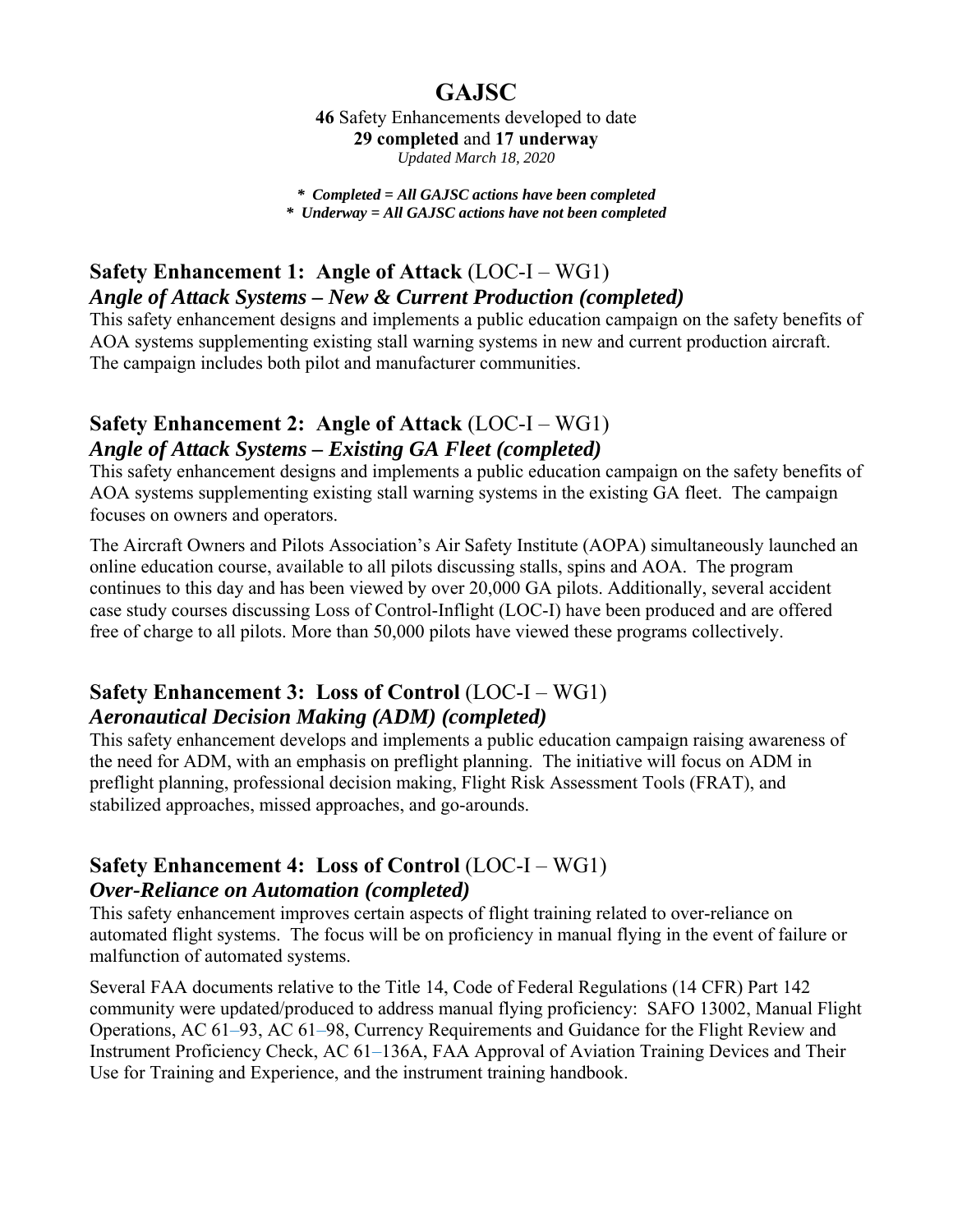#### **Safety Enhancement 5: Loss of Control** (LOC-I – WG1) *Transition Training – Tools (completed)*

This safety enhancement develops Web-based tools that will aid in all aspects of transition to unfamiliar aircraft across GA, to include ADM, to identify the risk of inadequate training when operating unfamiliar equipment. This safety enhancement also includes a public education campaign on the importance of transition training.

An online course that addresses transition training in a variety of aircraft has been released - cosponsored by FAA, GAMA and AOPA.

### **Safety Enhancement 6: Loss of Control** (LOC-I – WG1) *Transition Training – Letters of Deviation Authority (completed)*

This safety enhancement provides for amendment of current policies to more easily allow letters of deviation authority (LODA) from 14 CFR 91.319(a) through (h) for transition training in experimental aircraft.

### **Safety Enhancement 7: Loss of Control** (LOC-I – WG1) *Utilization of Type Clubs (completed)*

This safety enhancement asks type clubs and operator groups to review their airplanes' existing procedures, and develop simplified procedures and checklists for missed approach, go-around, and other critical phases of flight to determine whether or where pilots are getting task-saturated/fixated in an effort to reduce the likelihood of fatal LOC accidents caused by high pilot workload.

### **Safety Enhancement 8: Loss of Control** (LOC-I – WG1) *Flight Training after Period of Flight Inactivity (completed)*

This safety enhancement develops and implements an awareness campaign to reduce LOC accidents resulting from returning to flying after periods of flight inactivity. To support this work, the Aircraft Owners and Pilots Association (AOPA) launched a Rusty Pilot Program in March of 2014. Several seminars and classes have been held around the country by AOPA in partnership with flight schools and flying clubs. Several more events are currently scheduled.

# **Safety Enhancement 9: Loss of Control** (LOC-I – WG1) *Part 135 Safety Culture (completed)*

This safety enhancement develops and implements a publication education campaign on the safety benefits of standard operating procedures for 14 CFR part 91 positioning legs, FRAT, and Safety Management Systems.

### **Safety Enhancement 10: Loss of Control** (LOC-I – WG1) *Stabilized Approach and Landing (completed)*

This safety enhancement promotes and emphasizes the use of the stabilized approach and landing concepts through training and guidance material changes. Adequacy of the existing guidance and advisory material on go-arounds will be reviewed. Emphasis will be placed on the effects of wind on traffic pattern operations during flight review and transition training. The FAA (AFS-800) has published these documents.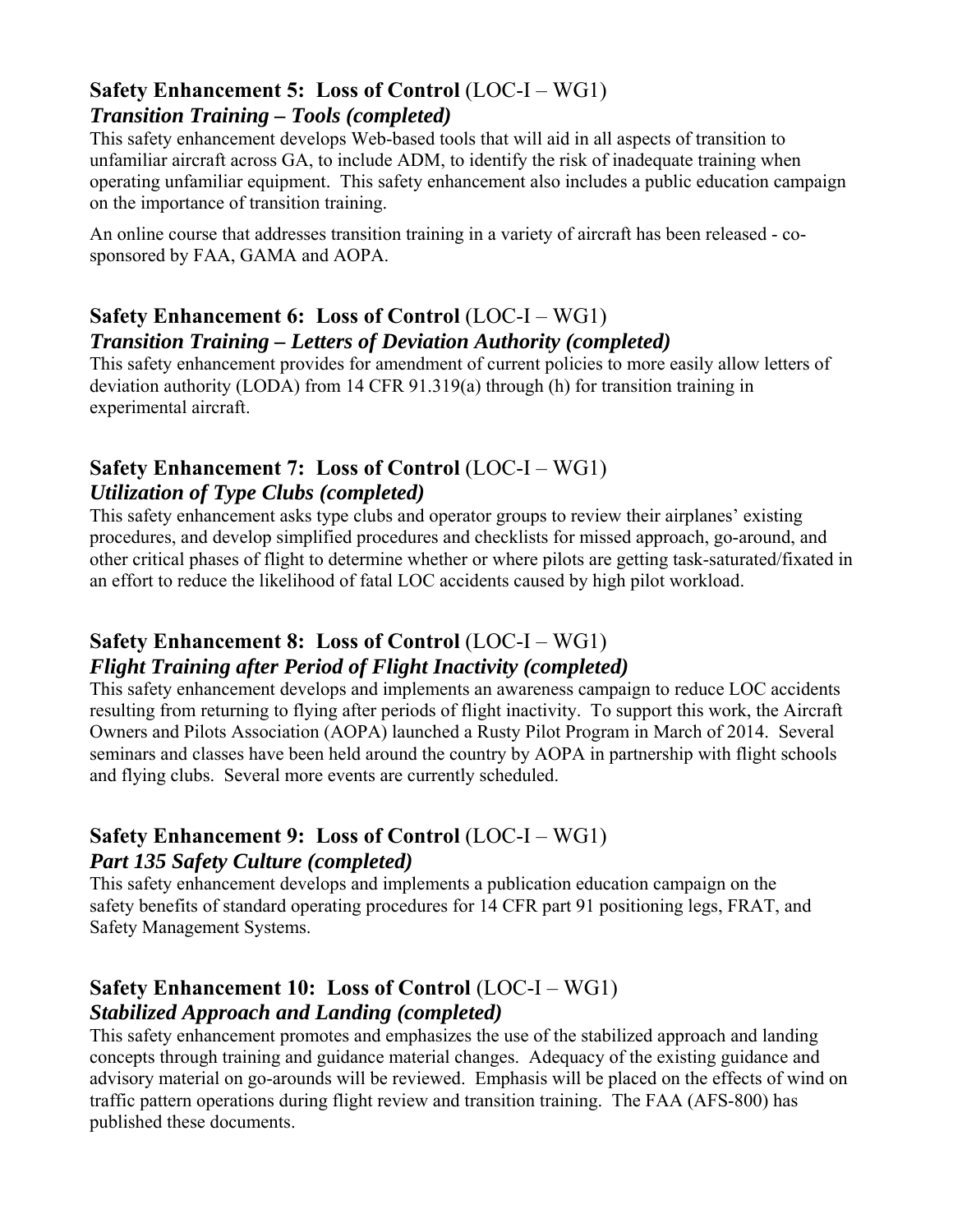### **Safety Enhancement 12 – Revision 1: Loss of Control and Controlled Flight Into Terrain** (LOC-I – WG1 and CFIT WG)

#### *Weather Technology (underway)*

This safety enhancement investigates and deploys cost-effective technologies that can provide real-time weather information (including actual conditions as viewed through a remote camera) at airports, similar to what is being done in other parts of the United States, such as Alaska.

### **Safety Enhancement 13: Loss of Control** (LOC-I – WG1) *Weather Technology (completed)*

This safety enhancement educates the GA community on and promotes the use of available weather information technologies, such as the National Oceanic and Atmospheric Administration (NOAA) Aviation Digital Data Service (ADDS) icing tool.

### **Safety Enhancement 14: Loss of Control** (LOC-I – WG1) *Engine Monitoring Technology (completed)*

This safety enhancement develops a public education campaign based on the current available technological capabilities on the use of engine monitoring, engine analysis, and fuel-monitoring/indicator systems. As part of this work, GAMA conducted a review of the capabilities of existing engine monitoring technologies.

#### **Safety Enhancement 15: Loss of Control** (LOC-I – WG1) *Flight after Use of Medications with Sedating Effects (completed)*

This safety enhancement includes a public/education/outreach campaign to promote the understanding of the effects of medications and the need to use current FAA recommendations and guidance on flying while under the influence of medications to ensure medications do not decrease a pilot's alertness and increase the risk of impairment of the airman's flight capabilities. The FAA, Jeppesen, and other flight training instruction content organizations will include medication awareness training for all pilots in their training curriculums. They will incorporate the "I'M SAFE" personal checklist from the Aeronautical Information Manual into the training curriculum, as well as all preflight risk assessment tools for use before each flight. Medical organizations will be encouraged to provide guidance to physicians to emphasize the importance of learning if patients are pilots and to recognize the importance of educating pilot patients about the possible hazards to flight associated with medications prescribed to or used by them.

### **Safety Enhancement 16: Loss of Control** (LOC-I – WG1) *Flight with Impairing or Incapacitating Medical Conditions (completed)*

This safety enhancement recommends the FAA Medical Certification Division improve electronic medical records to assist the applicant in accurately reporting previously reported historical medical events/records so that Aviation Medical Examiners have a complete and accurate history when providing medical examinations.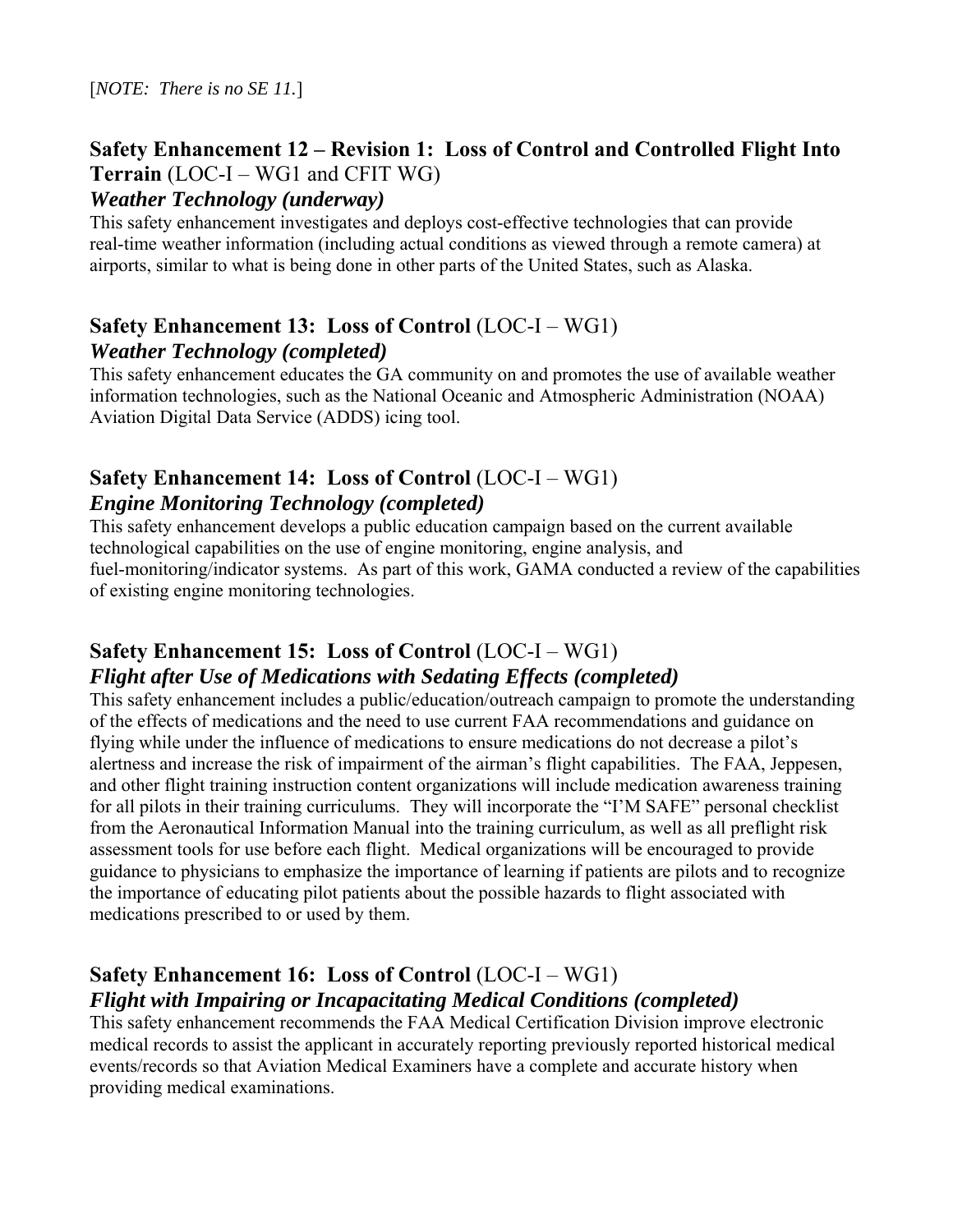### **Safety Enhancement 17: Approach and Landing** (LOC-I – WG1) *Flight with Impairing or Incapacitating Medical Conditions (completed)*

This safety enhancement asks AOPA and Experimental Aircraft Association to work with the pilot community to determine additional methods to overcome barriers to open and honest communications on potentially hazardous medical issues and improve pilot professionalism and the ability to conduct accurate pilot medical self-assessment before each flight. This work included an AOPA developed a survey that was included in AOPA and EAA electronic newsletters. The groups received 2,297 responses and the results were used in the development of the online medical self-assessment course.

[*NOTE: There is no SE 18, 19, or 20.*]

### **Safety Enhancement 21: Loss of Control** (LOC-I – WG1) *Risk Based Flight Review (completed)*

This safety enhancement requires the FAA to compile and disseminate risk-based concerns to flight instructors and flight schools to highlight regional and national risks in training and flight reviews. National risk-based concerns identified by the GAJSC in studies for that year should also be shared.

# **Safety Enhancement 22: Approach and Landing** (LOC-I – WG1) *Flight Data Monitoring (completed)*

This safety enhancement aims to increase GA participation in Flight Data Monitoring (FDM) programs by creating a public education campaign on the safety benefits of FDM programs; assessing the GA community's current sentiment, perception of, and understanding of FDM before and after the public education campaign; determining the incentives, if any, required to generate a meaningful level of GA participation in a national FDM program; and creating a non-punitive policy to promote the use of voluntary GA FDM programs similar to that used with FOQA. Hold an Aviation Safety InfoShare-like conference to communicate best practices and encourage other fleet operators and individual owners/operators to participate in a national FDM program.

### **Safety Enhancement 23: Loss of Control** (LOC-I – WG1) *Experimental-Amateur Built/Flight Test (completed)*

This safety enhancement calls on the FAA and industry to develop a public education campaign based on best practices to guide experimental-amateur built (E-AB) aircraft builders on when to reenter a structured flight test phase following a modification to an aircraft. The FAA and industry will review and revise the adequacy of the existing guidance and advisory material on the issue of center of gravity limits, including lateral, for amateur-built experimental aircraft.

### Safety Enhancement 24: Loss of Control (LOC-I – WG1) *Single-Pilot CRM (completed)*

This safety enhancement identifies best practices regarding single-pilot CRM. The identified best practices should be communicated to the GA community through a public education campaign. This outreach was completed February 2014.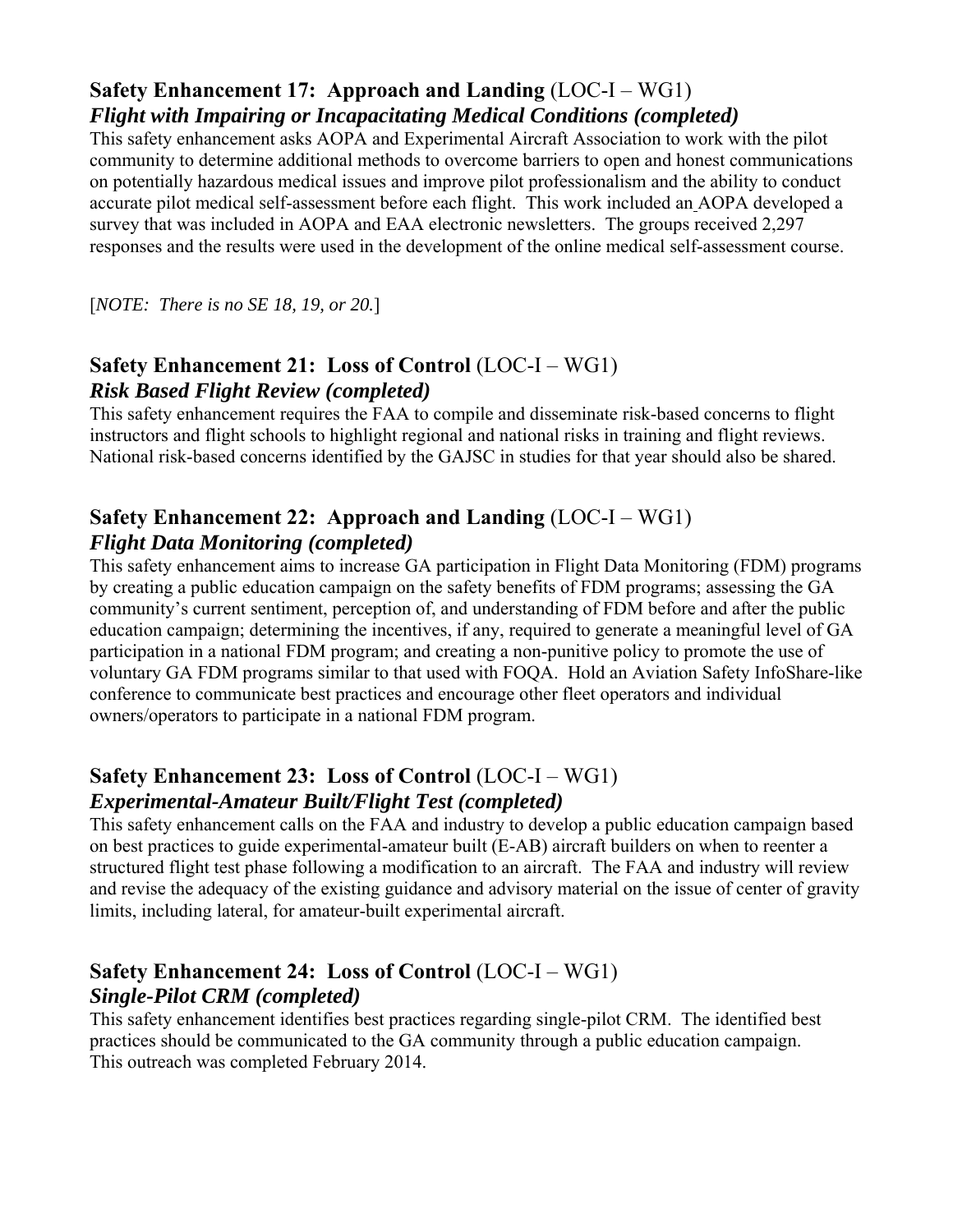#### **Safety Enhancement 25: Loss of Control** (LOC-I – WG1) *Reduce Regulatory Roadblocks (completed)*

This safety enhancement is for the FAA to institute streamlined processes in its Office of Aviation Safety (AVS) for certifying and installing novel technology that has a high probability of safety benefits with an accompanying low safety risk.

#### **Safety Enhancement 26: Loss of Control** (LOC-I – WG1) *Reduce Regulatory Roadblocks (completed)*

This safety enhancement involves the 14 CFR Part 23 Reorganization Aviation Rulemaking committee (ARC) developing the top-level industry standard, as well as a lower tier standard for the existing fleet of small airplanes. The objective of this Part 23 tier is to provide standards appropriate for alterations and modifications of older Part 23, Civil Air Regulations (CAR) 3, CAR 4a, and Aeronautics Bulletin No. 7 airplanes. The criteria should include standards for safety-enhancing, non-required equipment as well as for general alterations. The burden of proof for low-risk safety-enhancing modifications would be that the equipment does not interfere with existing certified hardware. By providing current standards, FAA approval of safety-enhancing updates should be more efficient and less costly.

### **Safety Enhancement 27: Loss of Control** (LOC-I – WG1) *Reduce Regulatory Roadblocks (completed)*

This safety enhancement calls for a review of 14 CFR21.8 and 21.9, to make sure these rules are not unintentionally producing roadblocks to the installation of non-required, safety-enhancing equipment. If these rules are creating an unintended roadblock, create paths that are most cost effective up to and including the exemption process.

### **Safety Enhancement 28: Loss of Control** (LOC-I – WG2) *Pilot Response to Unexpected Events (completed)*

This safety enhancement will be used to educate flight instructors and pilots on the need for preparing for unexpected events in the cockpit, focusing on the importance of briefing for emergencies, positive transfer of controls, and the recognition and management of the "startle response." This safety enhancement will also better prepare pilots for engine failure after takeoff. Work will include developing best practices, refining the takeoff pre-brief to emphasize what action will be taken dependent on the current situation, and recommend training/practicing the developed best practices on a regular basis.

[*NOTE: There is no SE 29.*]

### **Safety Enhancement 30: Loss of Control** (LOC-I – WG2) *Medication List for Pilots (underway)*

This safety enhancement is to develop a medication list, easily available to all pilots and available online, of approved or acceptable medications along with disqualifying medications. The online tool should provide accurate aerospace medical guidance about the most common acceptable and unacceptable medications with recommended return-to-duty times following the use of these medications and provide information about drug interactions. The underlying conditions the medication treats should be highlighted.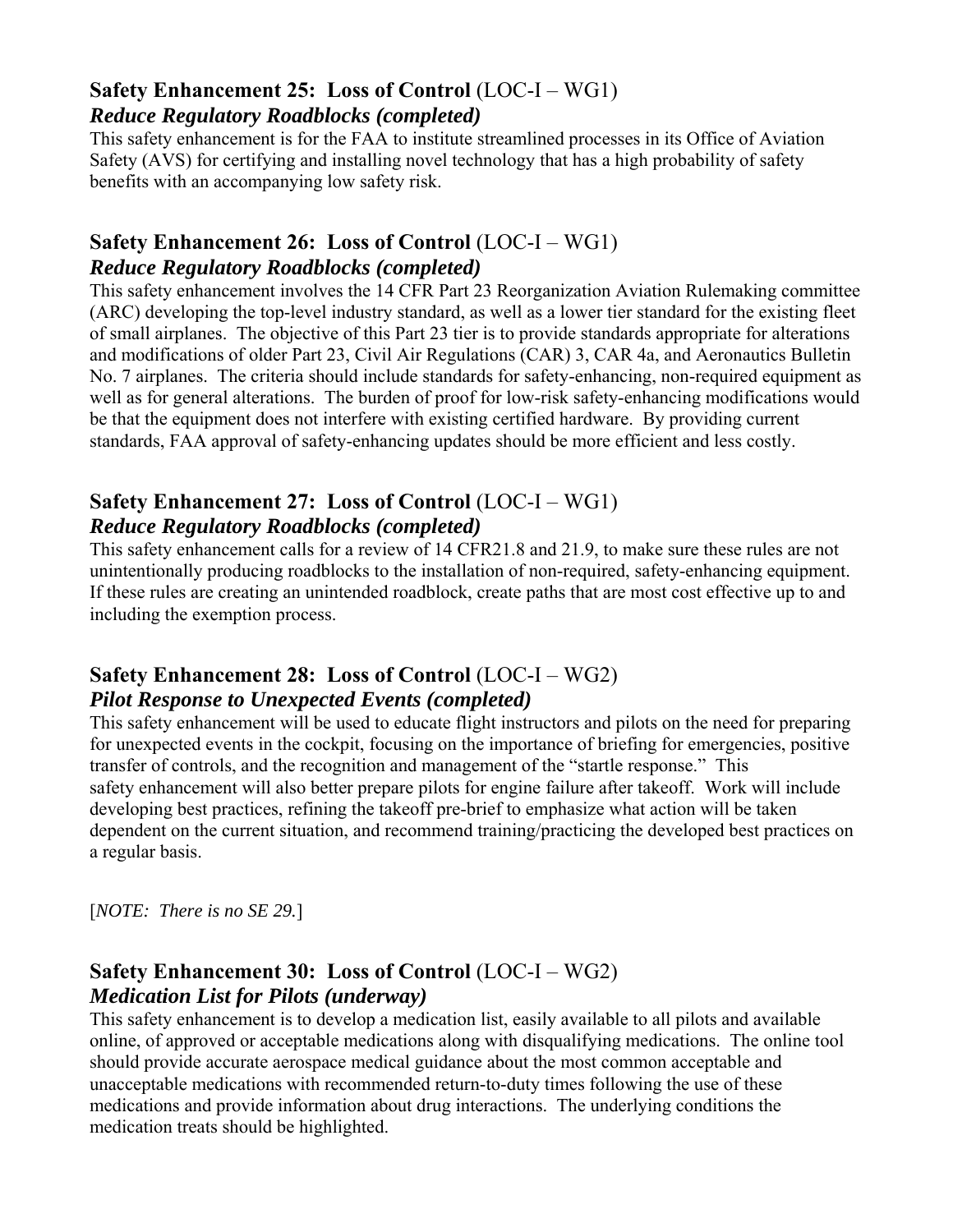#### **Safety Enhancement 31: Loss of Control** (LOC-I – WG2) *Test Pilot Utilization and E-AB Pilot Proficiency (completed)*

This safety enhancement will improve amateur-built flight testing safety through greater understanding of test pilot qualifications and a listing of test pilots willing to work with homebuilders.

### **Safety Enhancement 32: Loss of Control** (LOC-I – WG2) *Airman Certification Standards (underway)*

This safety enhancement establishes standards for pilot testing and training, to include introducing risk-based decision making at the earliest point practical in airman training.

#### **Safety Enhancement 33: Loss of Control** (LOC-I – WG2) *Safety Culture (underway)*

This safety enhancement improves the safety culture of general aviation, to include industry promotion of local flying clubs and pilot associations to help foster an environment of education and mentoring for pilots.

### **Safety Enhancement 34: Loss of Control** (LOC-I – WG2) *Outreach (completed)*

This safety enhancement calls for new, improved, and effective communication to the pilot community on the following topics:

- Importance of abiding by limitations and knowledge of aircraft performance
- Primary duty of a pilot being to fly the aircraft Aviate/Navigate/Communicate
- Scenario-based training for handling spatial disorientation
- Need for training and currency when flying in mountainous areas
- Importance of certified flight instructors and airmen establishing, maintaining, and adhering to personal minimums

# **Safety Enhancement 35: System Component Failure - Powerplant** (SCF-PP WG) *Mitigating the Risk of Improper Torqueing (underway)*

To help prevent fatal general aviation accidents due to failure of the powerplant system, the general aviation community should educate the maintenance community about the fatal and other accident risk caused by improper torqueing techniques. The community should also determine if there are potential technology solutions for new and legacy aircraft that can cost effectively be implemented to eliminate or mitigate the risk of improper torqueing. One technology that should be considered is Direct Tension Indicating (DTI) technology utilizes visual indications for mechanics to confirm proper torque. Currently, ASTM F959 provides a standard for compressible washer DTI for structural engineer. In their current state, they are single-use mechanical load cells used to indicate when the required tension has been achieved in structural fastener assemblies.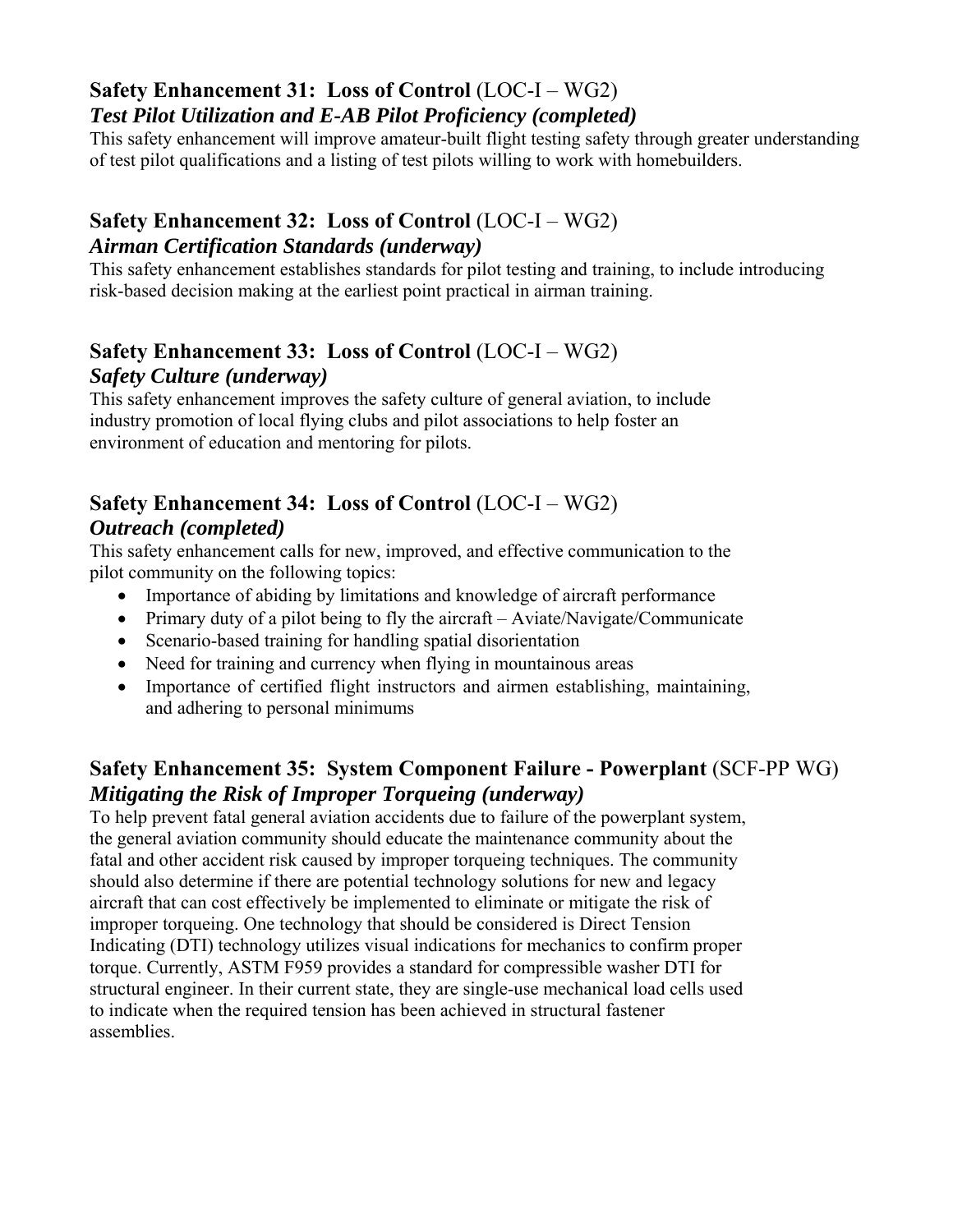### **Safety Enhancement 36: System Component Failure - Powerplant** (SCF-PP WG) *Vmc Scenario Training (underway)*

FAA and industry to encourage the development of training scenarios based on fatal accidents caused by VMC related LOC to be used in multiengine training.

# **Safety Enhancement 37: System Component Failure - Powerplant** (SCF-PP WG) *Multi-engine Emergency Management Technology (underway)*

Encourage a research program to develop requirements and performance specifications for proposed VMC-imminent warning device designs under asymmetric thrust conditions, as well as research and develop technological solutions to prevent pilots from feathering the wrong engine. FAA/industry to implement developed solutions.

[*NOTE: There is no SE 38.*]

### **Safety Enhancement 39: System Component Failure - Powerplant** (SCF-PP WG) *Smart Cockpit Technology (completed)*

Industry to research and develop smart cockpit technology that helps identify emergency situations, prompts pilots (aurally/visually) through pertinent checklist items, and provides instructions based on aircraft position and condition of flight.

[*NOTE: There is no SE 40.*]

### **Safety Enhancement 41: System Component Failure - Powerplant** (SCF-PP WG) *Survivability (completed)*

FAA/industry to research survivability issues and potential solutions (air bags, shoulder harnesses, UV wear indication, helmets, fire prevention, ballistic parachutes, etc.) and implement recommendations.

### **Safety Enhancement 42: System Component Failure - Powerplant** (SCF-PP WG) *Mitigating V-Band Clamp Failures (underway)*

To help prevent fatal general aviation accidents due to failure of the powerplant system, the general aviation community should develop an appliance-specific document addressing the safety of exhaust related v-band clamp assemblies.

Three accidents were identified with v-band clamp issues in the SCF-PP analysis. Specifically noted were fatigue cracking at spot welds that led to exhaust leaks which then propagated into inflight fires and powerplant failures. In some cases the v-band clamp cracking was due to improper installation and in other cases corrosion. In addition to being noted in the SCF-PP dataset, historical documentation has noted an ongoing issue with v-band clamps (reference NTSB accident investigations, and OEM and FAA service documents). Considering the three representative accidents, as well as the historical OEM, FAA, and NTSB documents, the FAA shall investigate the need for an appliance-specific airworthiness directive.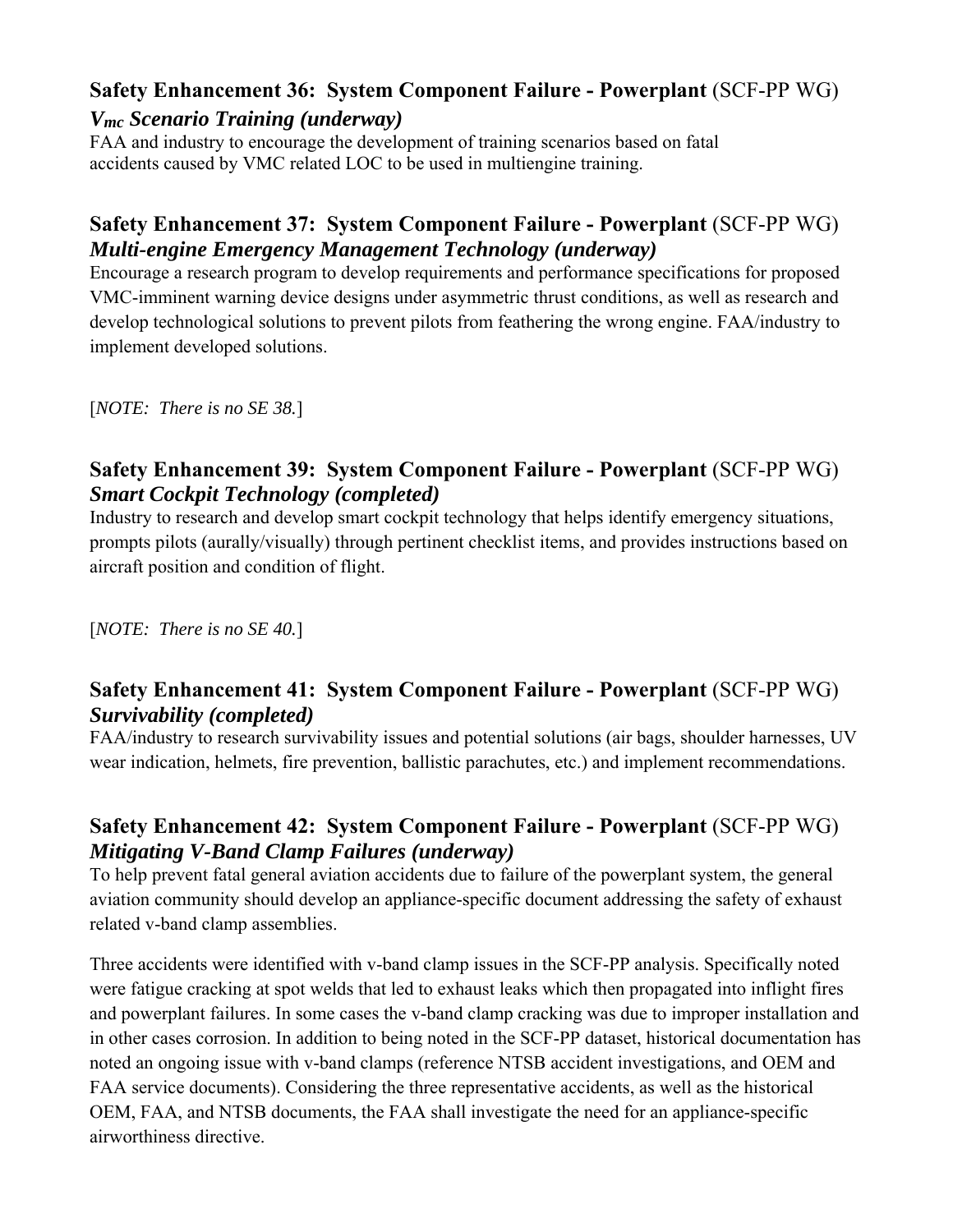#### **Safety Enhancement 44: System Component Failure - Powerplant** (SCF-PP WG) *Modernized Maintenance Safety Reporting System (underway)*

FAA evaluate the feasibility of a modernized maintenance data exchange program to take the place of the current M&D/SDR process and improves the ability to identify issues/trends with components across multiple OEMs and across multiple certification offices.

### **Safety Enhancement 45: System Component Failure - Powerplant** (SCF-PP WG) *Maintenance Placard (completed)*

Industry to research and develop smart cockpit technology that helps identify emergency situations, prompts pilots (aurally/visually) through pertinent checklist items, and provides instructions based on aircraft position and condition of flight.

[*NOTE: There is no SE 46.*]

### **Safety Enhancement 47: System Component Failure - Powerplant** (SCF-PP WG) *A&P Education and Training (underway)*

Improved guidance and improved availability of guidance to maintenance professionals and improved training and outreach. Additionally, compilation of research and additional research as required in regards to human factors in maintenance.

### **Safety Enhancement 48: System Component Failure - Powerplant** (SCF-PP WG) *Ignition Systems (underway)*

Improve reliability in reciprocating engine ignition systems through research and possible promotion of alternative ignition systems.

### **Safety Enhancement 49: System Component Failure - Powerplant** (SCF-PP WG) *Outreach (completed)*

This safety enhancement calls for new, improved, and effective communication to the pilot community on the following topics:

- Outreach to airframe and powerplants  $(A\&P)$  on the importance of checking critical parts during work that m these parts accessible, even if parts are not the subject of maintenance.
- Outreach to pilots on emergency situations and survival training.
- Outreach to pilots on engine maintenance and monitoring engine performance.
- Outreach regarding the broader use of FADEC systems.
- Outreach that highlights existing guidance on determining the best glide speed and distance for amateur-buil
- Smart Cockpit Technology, see SE 39
- V-Band Clamp Failures and Turbocharger Safety
- Enhanced Vision Systems